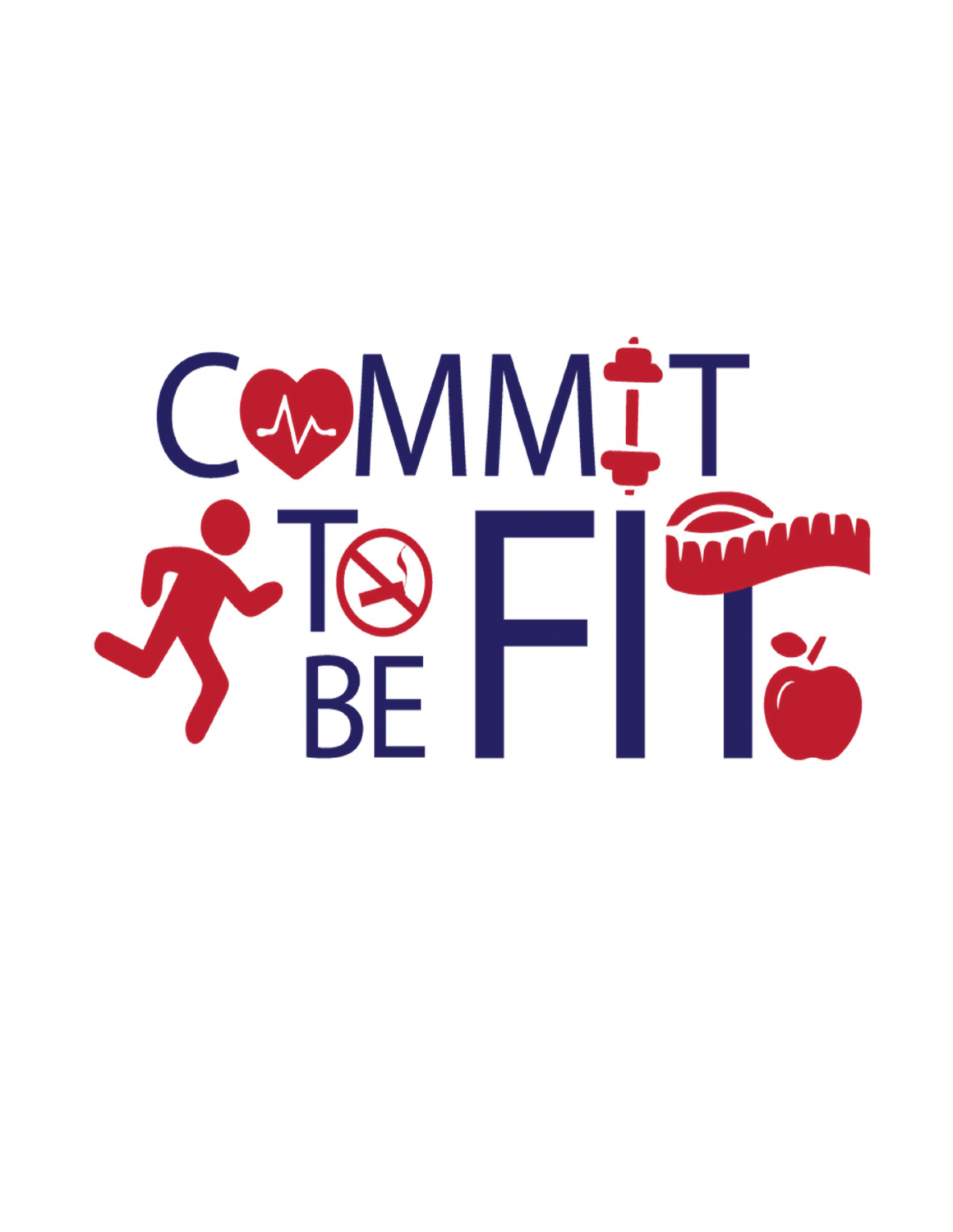# Harper County Employee Wellness Program

Dear Harper County Employees:

Thank you for participating in the Harper County Wellness Program. The goal of this program is to provide employees with access to more activities, information, and motivation to aid in the adoption of a healthier lifestyle, while having fun at the same time.

Not only will participation in the program provide employees with access to activities and resources to help maintain or improve physical, mental, and social well-being, but investing in your health will also help keep medical claims down, resulting in lower, more affordable group insurance premiums.

We want you to be successful! We are dedicated to providing equal opportunities to all employees and have formed a Wellness Committee comprised of employees from several departments. Please feel free to share your suggestions and success stories with any one of us, and let us know if you would like to join the Committee!

#### 2020 – 2021 Committee Members:

| Ami DeLacerda, Human Resources     | Hannah Lumpkin, Clerk's Office  |
|------------------------------------|---------------------------------|
| Audrey Anderson, Register of Deeds | Deb Ziegler, Appraiser's Office |
| Lisa Crawley, EMS                  | Jennifer Wolff, Dept on Aging   |
| Jonna Gaffney, Health Dept         | Ellen Yoder, Public Works       |

#### Program Overview:

The Harper County Commit to Be Fit Points Program is an incentive-based program developed to encourage employees to adopt a healthier lifestyle.

The program consists of four (4) participation levels: Platinum, Gold, Silver, & Bronze (with Platinum being the highest level). Various activities related to prevention, education, fitness, and healthy living have been identified in this handout and each assigned a point value. Completion of any one or more activities will result in points earned, the total of which determine your participation level. Each level reached allows access to a different incentive.

Incentives include (but are not limited to) extra PTO hours, entries into drawings for prizes, free memberships to local Wellness Centers, etc. The higher the level you attain, the bigger the prize!

At this time, we are only including employees in the program, but hope to open it up to family members in the future.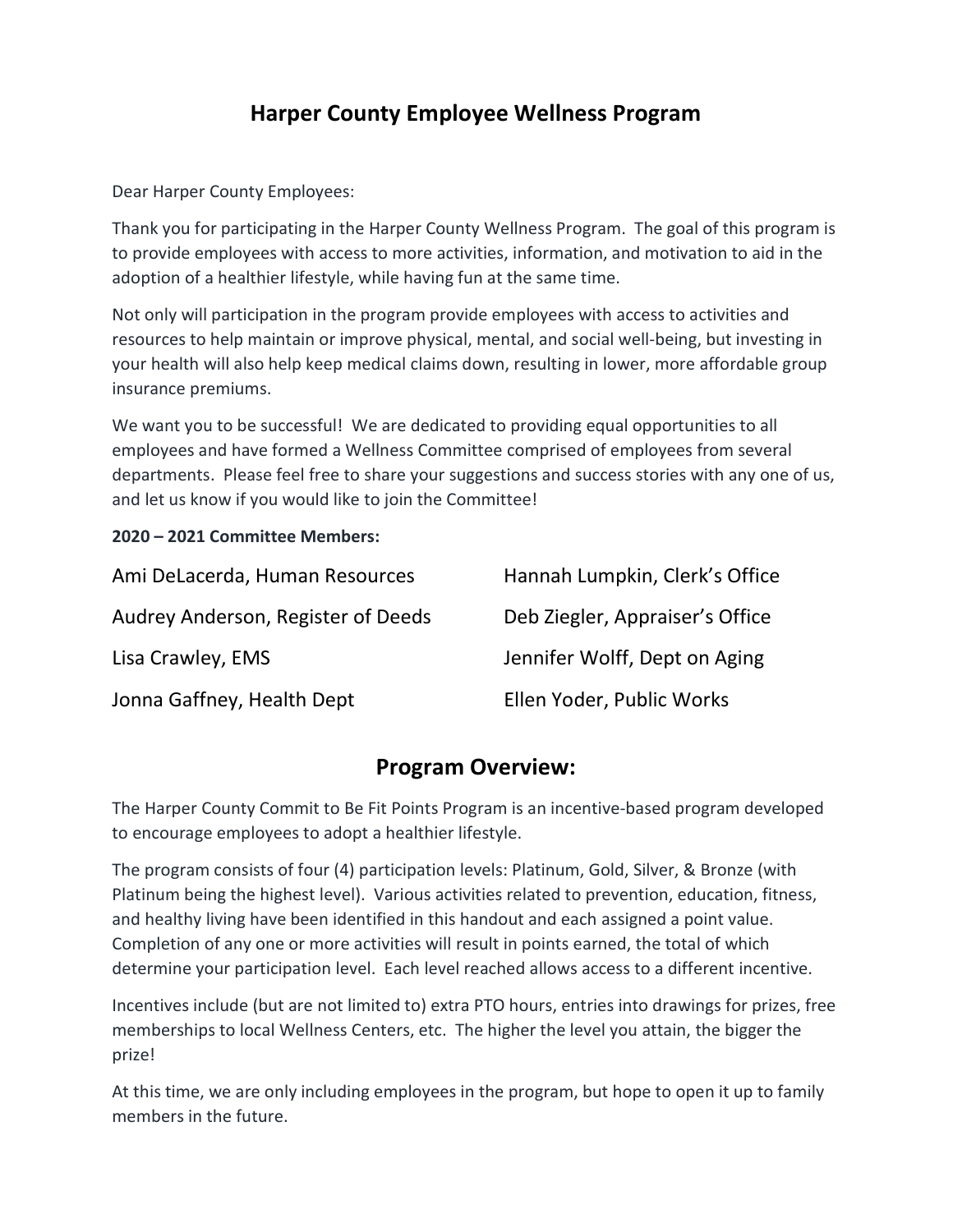All activities are optional, and any combination of activities listed in the handout may be used to build your point total.

We hope you all enjoy this program and if you have any questions or suggestions, please let one of us know!

Sincerely,

The Harper County Wellness Committee.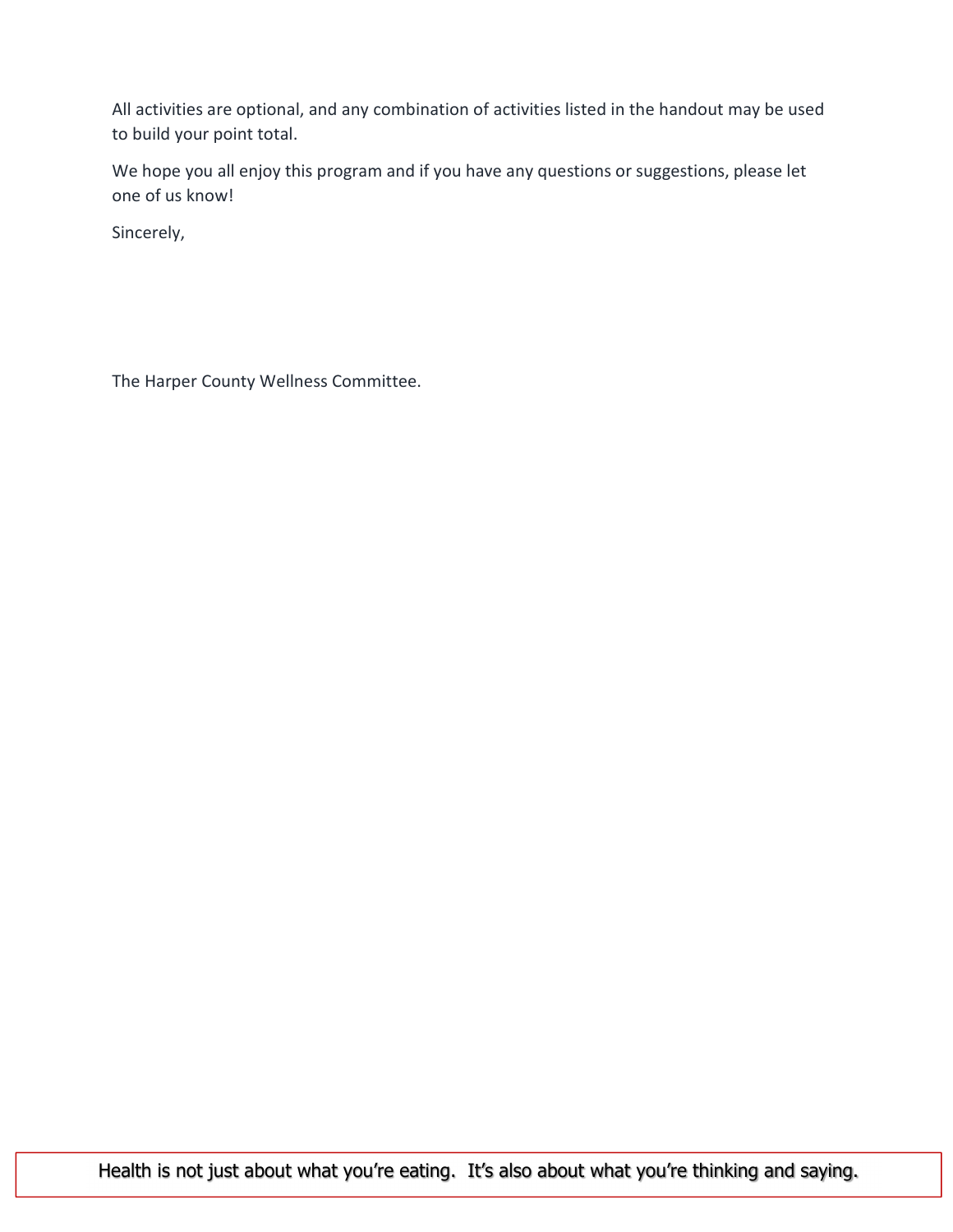

#### Prevention Activities

#### Biometric Screening 15 points (once per plan year)

For the purposes of this program, Biometric Screening consists of the following tests: blood pressure, pulse rate, total cholesterol, LDL, HDL, triglyceride level, blood sugar (glucose), waist measurement, height, and weight. These numbers will help you understand your overall physical health. They are also good indicators of your risk for chronic health conditions such as heart disease, diabetes and hypertension.

| <b>Screening</b>      | <b>Healthy Range</b> |
|-----------------------|----------------------|
| <b>Blood Pressure</b> | Systolic =/< 120mmHg |
|                       | Diastolic =/< 80mmHg |
| <b>Blood Sugar</b>    |                      |
| Fasting Glucose or    | < 100 mg/dL or       |
| Hemoglobin A1c        | < 5.6%               |
| BMI <sup>*</sup>      | < 25 > 18.5          |
| Cholesterol           |                      |
| Total Cholesterol or  | < 200 mg/dL or       |
| Total Cholesterol/HDL | < 4.5                |
| Cholesterol Ratio     |                      |

Biometric screenings may be performed by your Healthcare Provider or at the Harper County Health Fair, scheduled for October 23 in the Chaparral High School Gymnasium.

Points will be awarded for screenings performed between 10/01/2020 – 9/30/2021, with proof of participation. (No details will be released, just confirmation).

Dental Screening (cleaning) 10 points (2 allowed per year)

Eye Exam 10 points (1 allowed per year)

Flu Shot 10 points (1 allowed per year)

The Harper County Wellness Committee will be hosting a flu shot clinic in September.

Preventative Screening 10 points (each)

Includes mammogram, prostate check, pap smear, and colorectal screenings.

Non-Tobacco User 15 points (awarded annually)

Must be tobacco free for 90 days (and remain tobacco free throughout the program year) or complete an approved Tobacco cessation program.

Join the Blue365 discount program  $\overline{5}$  points (1 time only) Contact Human Resources for details.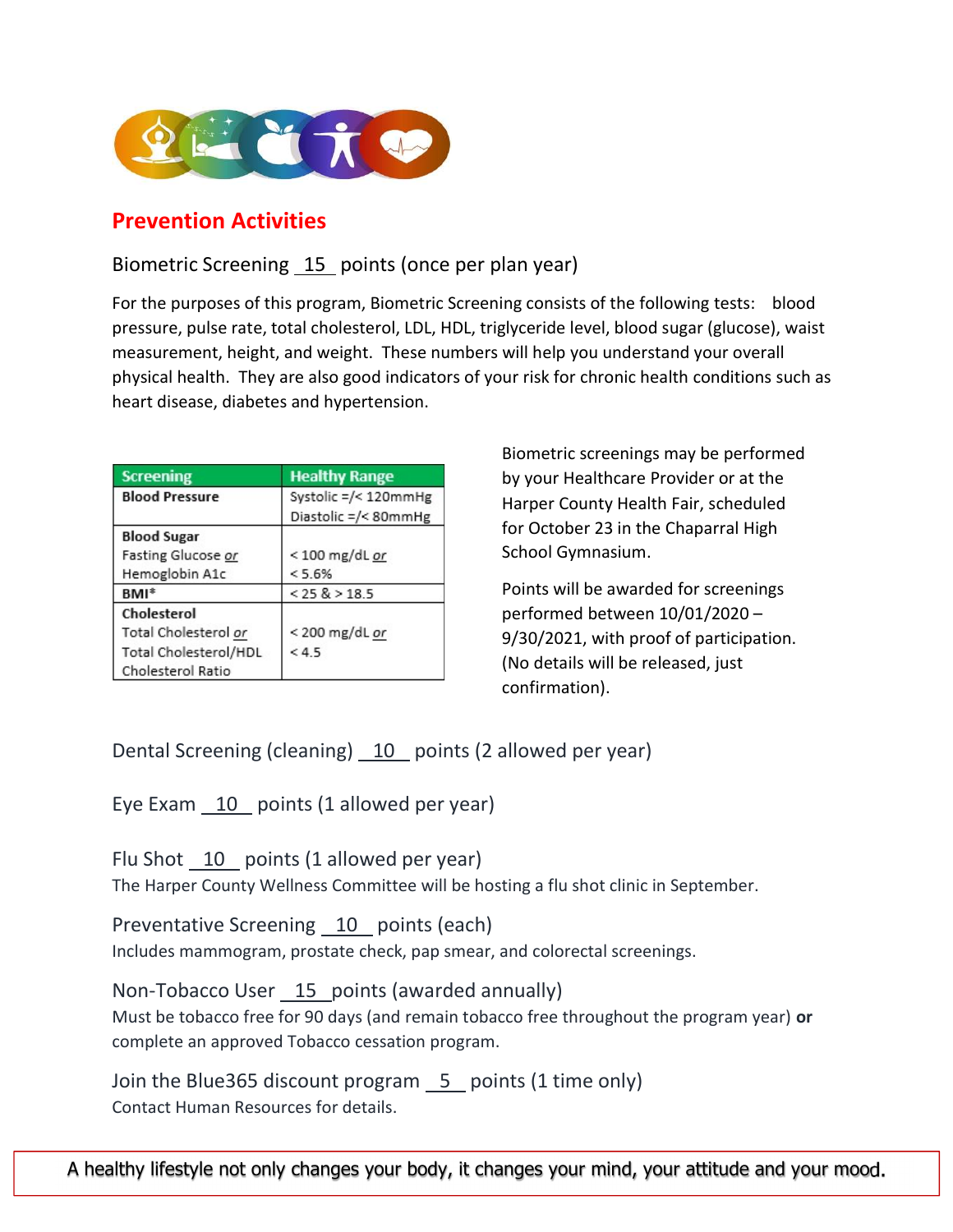### Sign up for a Fitness Membership 5 points (1 time only)

Employees signed up with the local Wellness Centers through the County are eligible for a discounted rate, and will have their premiums deducted and submitted through payroll. Interested employees should contact Human Resources. On-line memberships and memberships with programs outside of Harper County are also eligible, with submission of proof.

### Healthy Living Activities

#### Blood Donations 15 points (no limit)

Blood donation is a very important. Any employee that takes time out of his or her day to donate blood for the well-being of another person is greatly appreciated.

Contributing to a Supplemental Retirement Account 5 points (1 time only) This does not have to be a retirement program sponsored by the County (KPERS 457), it can be through another employer, your bank, or any investment firm you do business with. We encourage you to contribute!

Financial Advising or Estate Planning 5 points (1 allowed per year) For your future, we encourage you to work with a financial advisor to ensure financial security.

#### Personal Health Goals 5 points

Any employee can set personal health goals. Health Goals could include improving biometric results, weight loss, exercise, tobacco use, healthy eating, and sleep. Health Goals must be measurable and specific, and submitted in advance in order to receive credit. Goals must be submitted to Human Resources on the attached form, and achieved by September 20, 2021 to qualify for points.

#### Volunteering 5 points

Volunteering is an excellent thing to do for you community and personal well-being. Participants who volunteer for a charity or community organization can earn 5 points per every 4 hours of volunteering, up to 8 hours/10 points per month.

#### Education Activities

Engage with BCBS Network Care Navigator 5 points (points awarded with confirmation from BCBS)

If you are identified as being a high-risk for chronic conditions (such as diabetes, hypertension, or COPD), a BCBS Registered Nurse will contact you to provide assistance on managing your health. Risk will be determined based on biometric screening results and claims to date. Human Resources will receive reports from BCBS confirming participation (no details will be released, just confirmation of participation).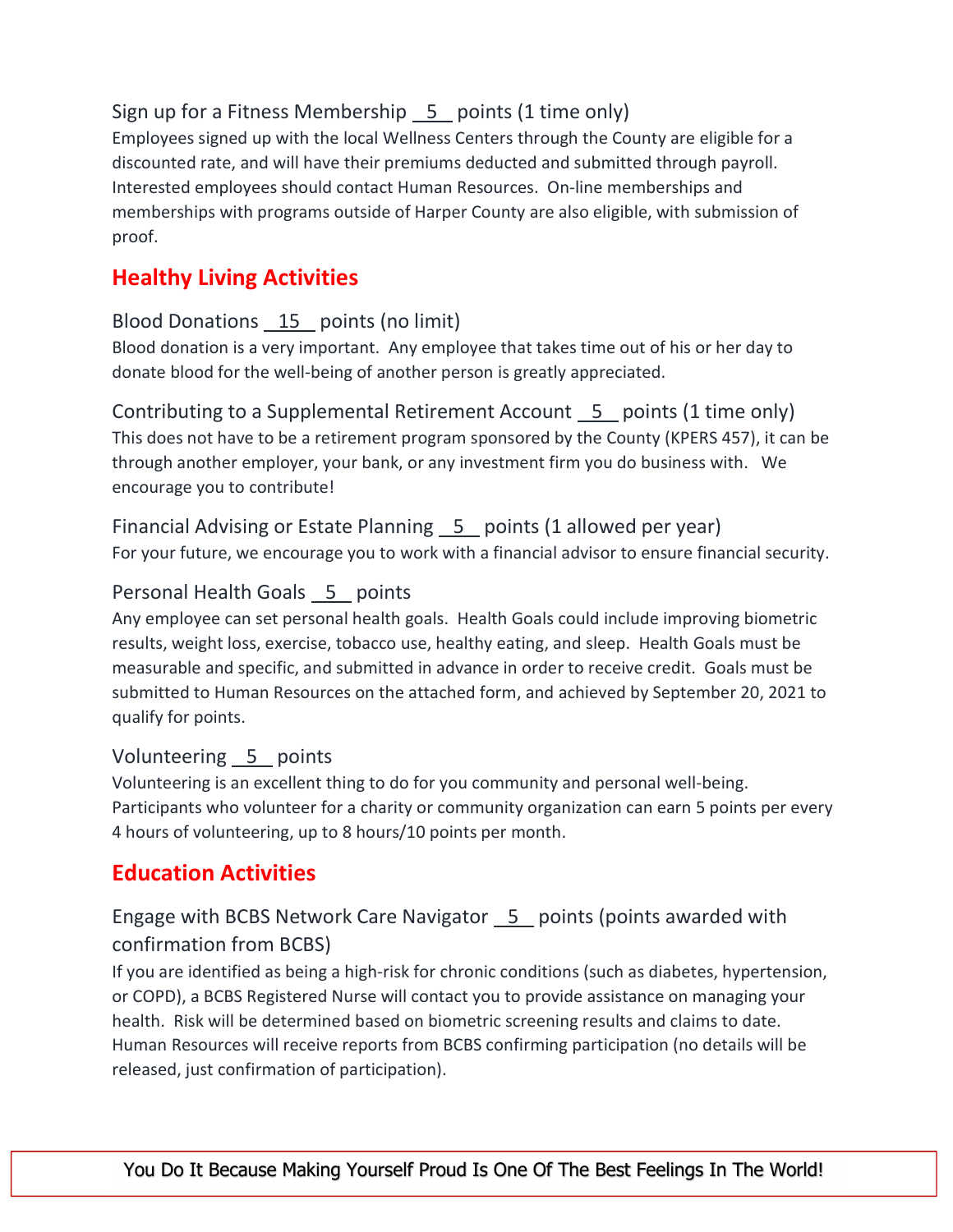# Chronic Disease Self-Management Programs 5 points (points awarded with confirmation from provider)

BCBS provides this opportunity to all covered employees, but this opportunity is not limited to BCBS sponsored programs. Any formal program that helps an individual manage personal health conditions and improve quality of life may be eligible. If you have questions about your individual program's eligibility, please contact Human Resources.

#### CPR/First Aid Certifications 10 points

A copy of a valid certification card is required for points to be awarded.

#### Complete the WebMD Health Risk Appraisal on the BCBS Website 5 points

The Health Risk Assessment is a brief questionnaire that collects information pertaining to biometrics, nutrition, and lifestyle habits. After completing and submitting the questionnaire, employees will receive correspondence from BCBS with suggestions for improving your health. Visit the BlueAccess website at https://www.bcbsks.com/help/blue-access-login/

#### Discuss Biometric Results with Doctor 5 points

We encourage you to take your biometric results to your next doctor's appointment. This is an excellent opportunity to begin a conversation with your doctor regarding your results and ask questions regarding your health.

### Attendance at a Harper County Sponsored Learning Opportunity 5 points (each)

The County will occasionally host and sponsor events, providing education and an opportunity to gather with your co-workers in a relaxed setting.

#### Power Hour 5 points (each)

There are many informational videos on the BCBS website. After you complete the video, they will provide you with a Certificate of Completion that must be submitted to Human Resources for credit. You may do these videos at your own convenience.

# Physical Activities

#### Participation in Athletic Events 10 points

Athletic events are any type of fitness competition or sports tournament. Athletic events must focus on physical activity. This includes participation in organized competitions, including CrossFit competitions, softball, basketball, or golf league team membership or tournaments.

#### Community Races 10 points

Employees can earn points for participating in any community races. Example of races: 5K, 10K, mud runs, and marathons. Cycling and virtual races are included.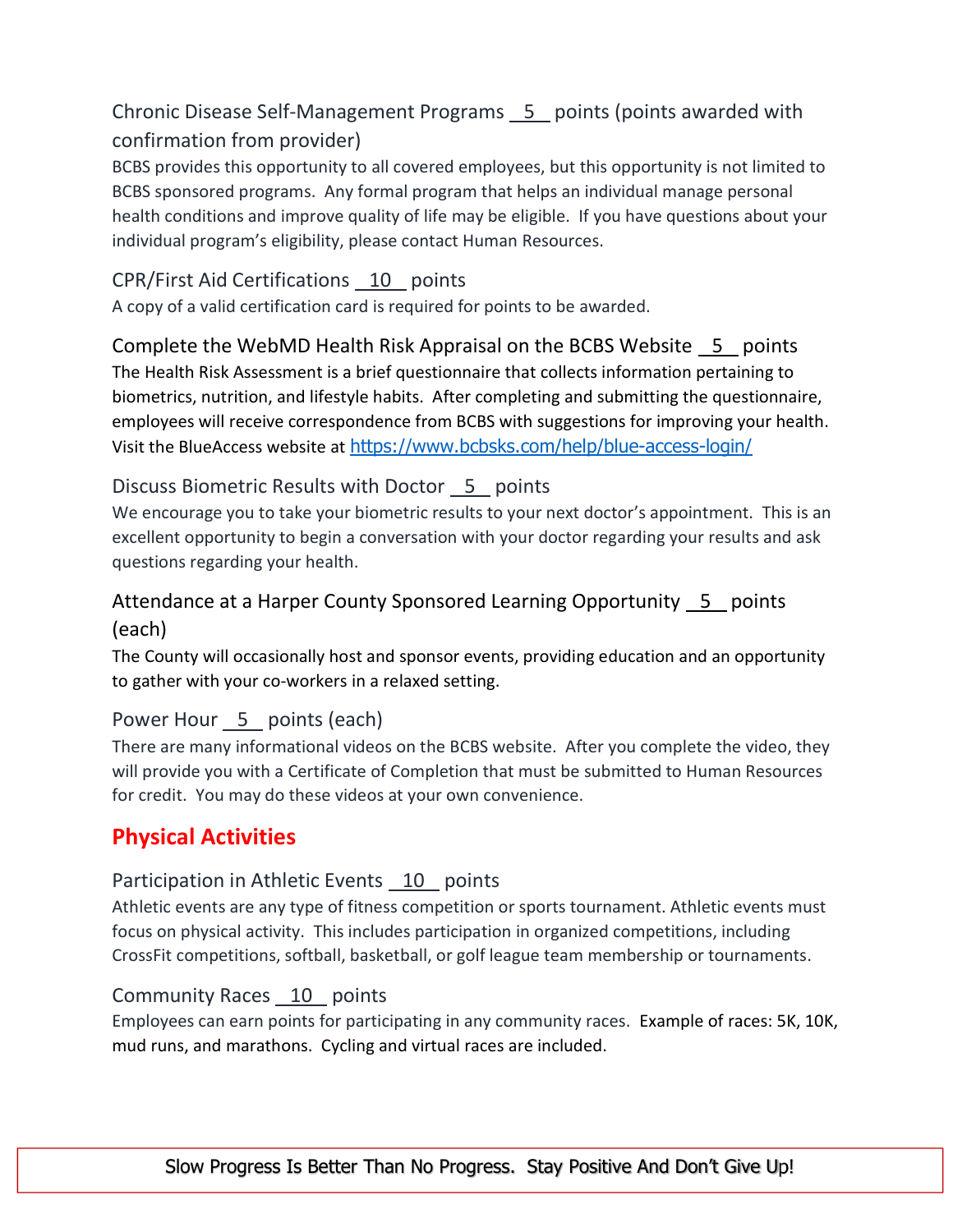#### Daily Activity up to 15 points (awarded monthly)

Participants may earn points for intentional activity (outside of work-related activity). Examples of intentional activity are:

- Walking during your break
- Gardening/yard work
- Completing a structured workout
- Running/Walking for exercise

Points will be awarded in the following manner:

- A total of 30 minutes of activity is required for credit for the day. This may be done intermittently (10 minutes in the morning, 20 minutes in the evening, etc.)
- Activity will be tracked monthly on the attached form and submitted to Human Resources by the 5<sup>th</sup> of the following month.
- Points may be earned based on the number of days each month that a workout is completed:
	- $\triangleright$  Up to 10 days of activity = 5 points
	- $\triangleright$  Up to 20 days of activity = 10 points
	- $\triangleright$  Up to 30 days of activity = 15 points

The table below outlines the number of points required to reach each program level.

| <b>Level</b>  | <b>Point Requirement</b> | <b>Incentives</b>          |  |  |
|---------------|--------------------------|----------------------------|--|--|
|               |                          | 2 PTO Hours                |  |  |
| <b>Bronze</b> | $>50$                    | 1 Entry into Drawing for   |  |  |
|               |                          | every 50 points accrued    |  |  |
|               |                          | 4 PTO Hours                |  |  |
| <b>Silver</b> | 55-124                   | 2 Entries into Drawing     |  |  |
|               |                          | for every 50 points        |  |  |
|               |                          | accrued                    |  |  |
|               |                          | <b>6 PTO Hours</b>         |  |  |
| Gold          | 125-199                  | 3 Entries into Drawing for |  |  |
|               |                          | every 50 points accrued.   |  |  |
|               |                          | 8 PTO Hours                |  |  |
|               |                          | 4 Entries into Drawing for |  |  |
| Platinum      | >200                     | every 50 points accrued.   |  |  |
|               |                          | 1 entry into the Grand     |  |  |
|               |                          | Prize drawing.             |  |  |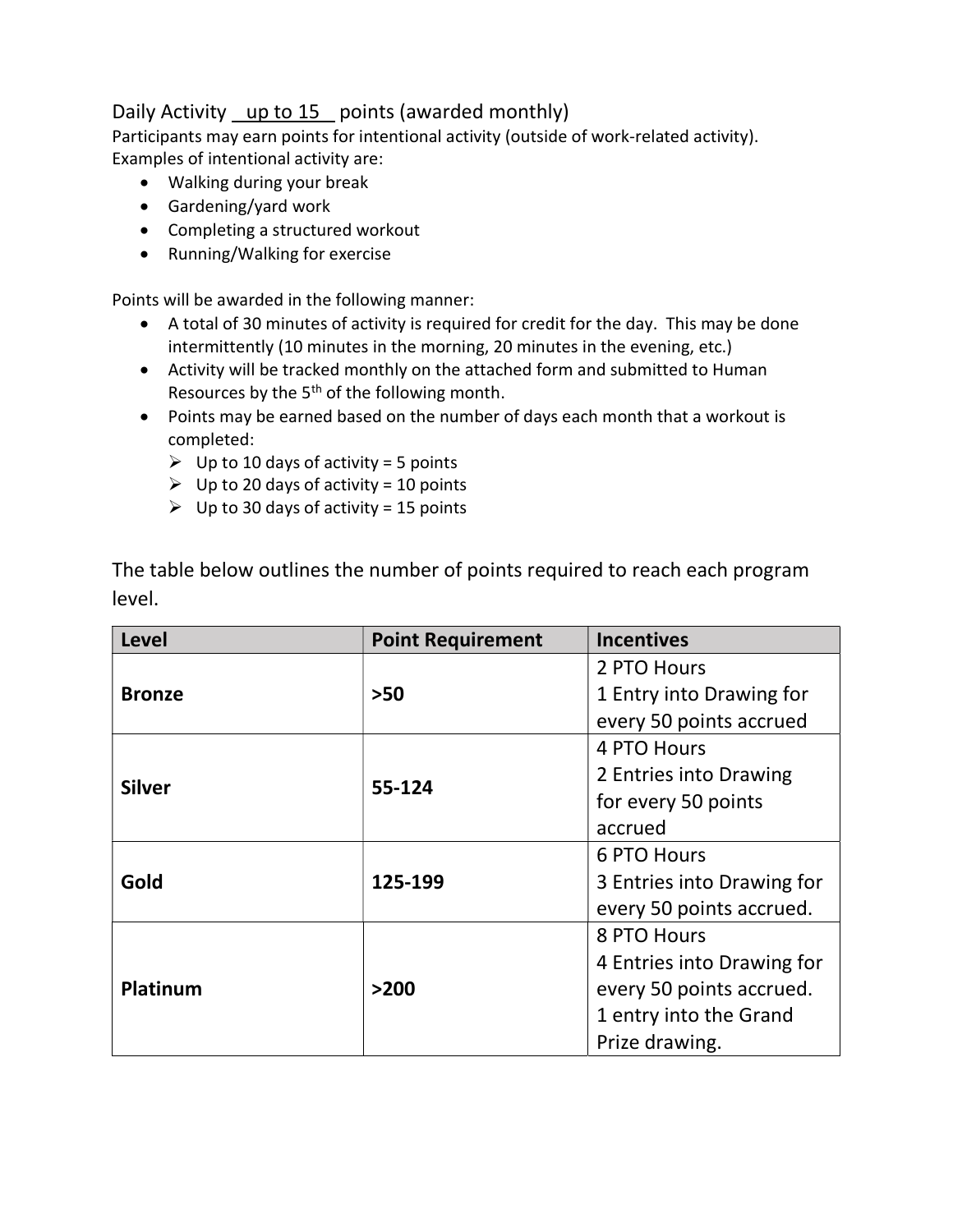Points will be totaled and awarded at the end of the program year, which corresponds with the Health Insurance Plan year, and runs from  $10/1 - 9/30$ . Points must be turned in on or before October 5<sup>th</sup> to receive credit.

The Harper County Wellness Program is a voluntary program which follows all federal guidelines. If it is unreasonably difficult for you to achieve the standards for the reward, please contact Ami DeLacerda, Director of Human Resources, at (620) 842-6007 or adelacerda@harpercountyks.gov to create an alternative plan.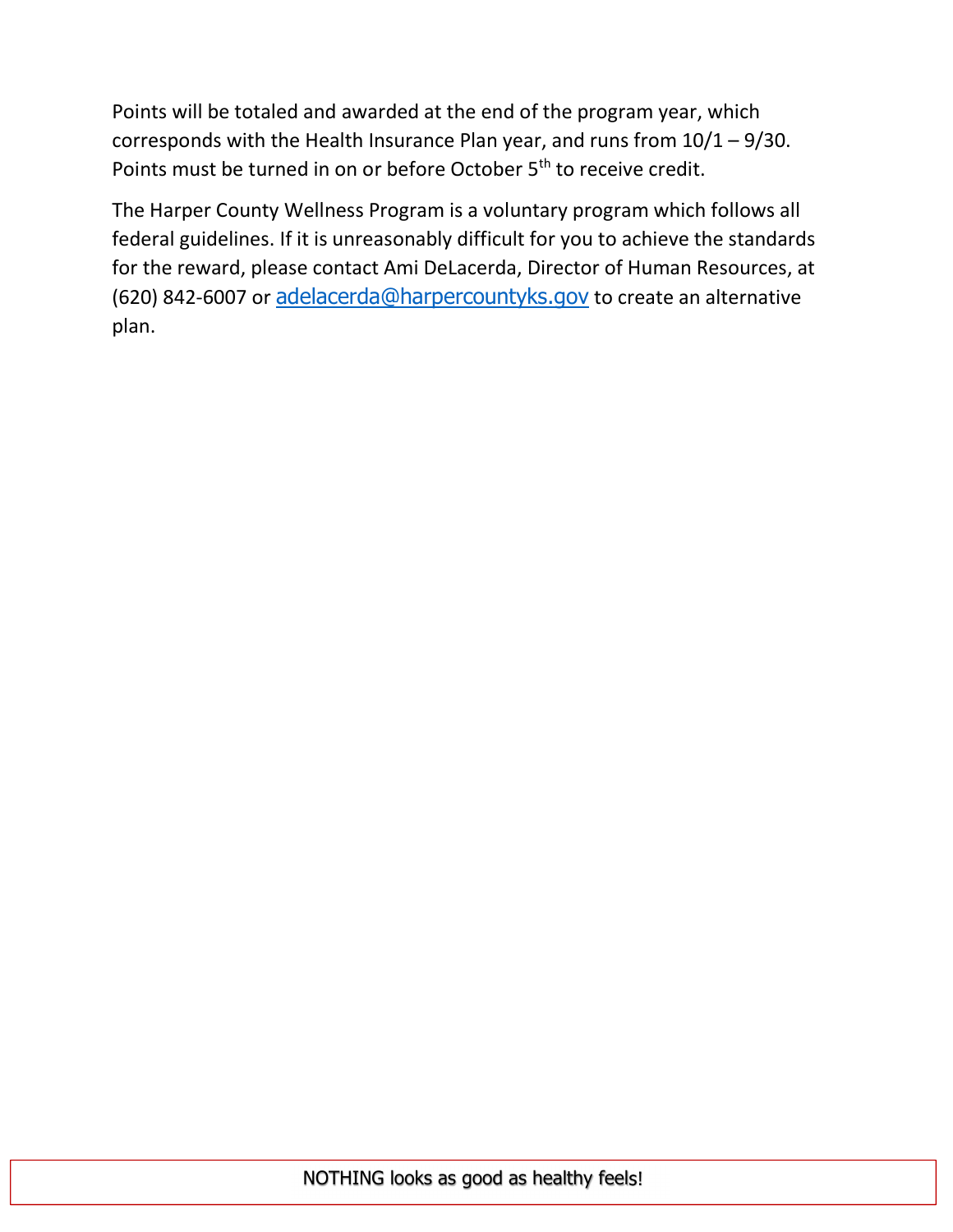

# POINTS SUBMISSION FORM

PLAN YEAR:

EMPLOYEE NAME:

| $\Box$ PREVENTION      | $\Box$ PREVENTION       | $\Box$ PREVENTION        | $\Box$ PREVENTION      | $\Box$ PREVENTION      |
|------------------------|-------------------------|--------------------------|------------------------|------------------------|
| $\Box$ HEALTHY LIVING  | <b>D</b> HEALTHY LIVING | <b>ID HEALTHY LIVING</b> | $\Box$ HEALTHY LIVING  | $\Box$ HEALTHY LIVING  |
| $\square$ EDUCATION    | $\square$ EDUCATION     | $\square$ EDUCATION      | $\square$ EDUCATION    | $\square$ EDUCATION    |
| <b>D</b> PHYSICAL      | <b>D</b> PHYSICAL       | $\Box$ PHYSICAL          | $\Box$ PHYSICAL        | $\Box$ PHYSICAL        |
| $\Box$ OTHER:          | $\Box$ OTHER:           | $\Box$ OTHER:            | $\Box$ OTHER:          | $\Box$ OTHER:          |
|                        |                         |                          |                        |                        |
| $\Box$ ACTIVITY:       | $\Box$ ACTIVITY:        | $\Box$ ACTIVITY:         | $\Box$ ACTIVITY:       | $\Box$ ACTIVITY:       |
| $\Box$ COMPLETED DATE: | $\Box$ COMPLETED DATE:  | $\Box$ COMPLETED DATE:   | $\Box$ COMPLETED DATE: | $\Box$ COMPLETED DATE: |
| POINTS EARNED:         | POINTS EARNED:          | POINTS EARNED:           | POINTS EARNED:         | POINTS EARNED:         |
| $\Box$ ACTIVITY:       | $\Box$ ACTIVITY:        | $\Box$ ACTIVITY:         | $\Box$ ACTIVITY:       | $\Box$ ACTIVITY:       |
| $\Box$ COMPLETED DATE: | $\Box$ COMPLETED DATE:  | $\Box$ COMPLETED DATE:   | $\Box$ COMPLETED DATE: | $\Box$ COMPLETED DATE: |
| POINTS EARNED:         | POINTS EARNED:          | POINTS EARNED:           | POINTS EARNED:         | POINTS EARNED:         |
| $\Box$ ACTIVITY:       | $\Box$ ACTIVITY:        | $\Box$ ACTIVITY:         | $\Box$ ACTIVITY:       | $\Box$ ACTIVITY:       |
| $\Box$ COMPLETED DATE: | $\Box$ COMPLETED DATE:  | $\Box$ COMPLETED DATE:   | $\Box$ COMPLETED DATE: | $\Box$ COMPLETED DATE: |
| POINTS EARNED:         | POINTS EARNED:          | POINTS EARNED:           | POINTS EARNED:         | POINTS EARNED:         |

DATE RECEIVED BY HR: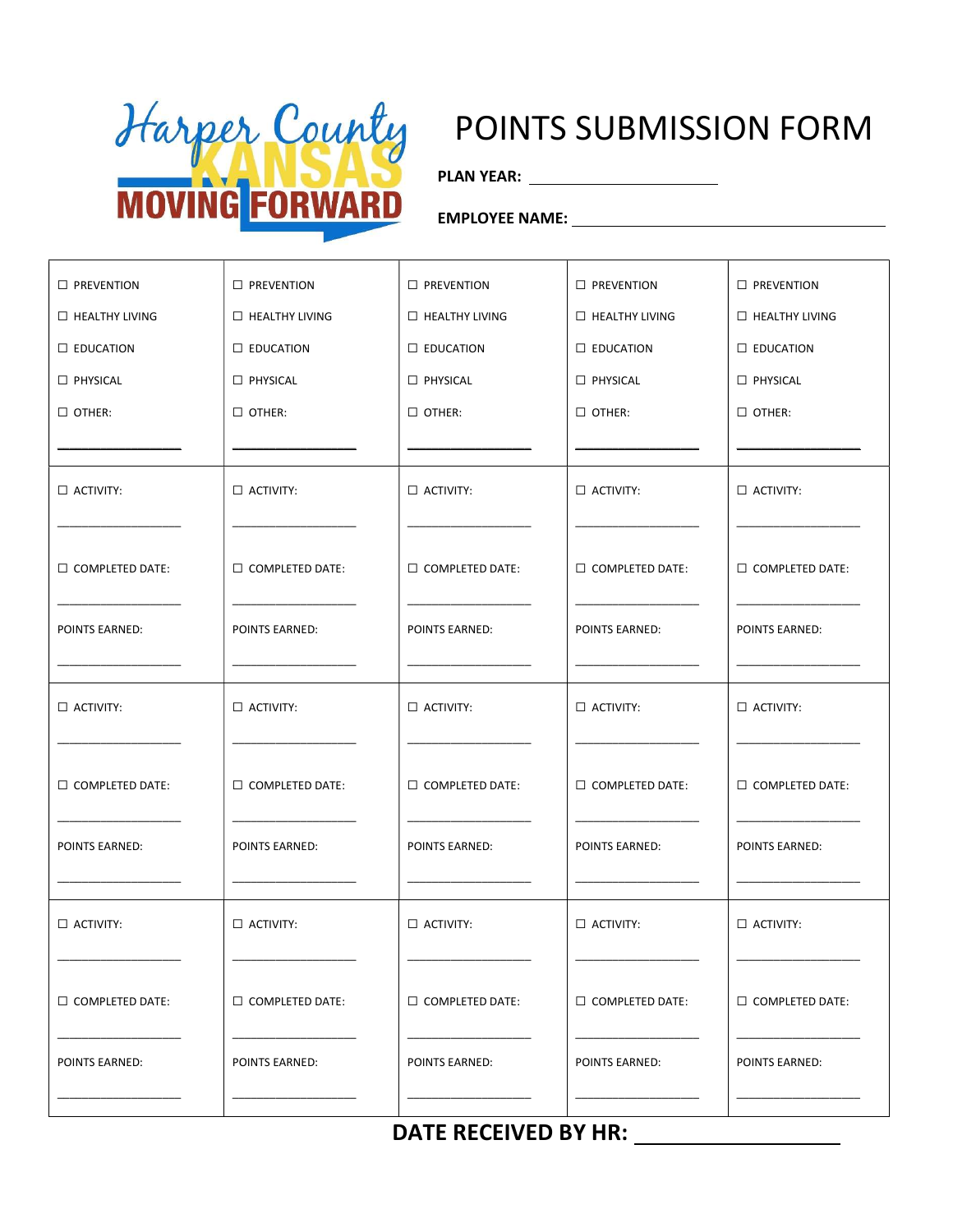

# PERSONAL HEALTH GOALS PLAN YEAR:

|        | $\Box$ NUTRITION       | $\Box$ NUTRITION       | $\Box$ NUTRITION       | $\Box$ NUTRITION       | $\Box$ NUTRITION       |
|--------|------------------------|------------------------|------------------------|------------------------|------------------------|
|        | $\square$ FITNESS      | $\square$ FITNESS      | $\square$ FITNESS      | $\square$ FITNESS      | $\square$ FITNESS      |
|        | <b>D</b> FINANCIAL     | <b>D</b> FINANCIAL     | <b>D</b> FINANCIAL     | <b>D</b> FINANCIAL     | $\Box$ FINANCIAL       |
|        | $\Box$ MENTAL HEALTH   | $\Box$ MENTAL HEALTH   | $\Box$ MENTAL HEALTH   | $\Box$ MENTAL HEALTH   | $\Box$ MENTAL HEALTH   |
|        | □ WEIGHT LOSS          | $\Box$ WEIGHT LOSS     | $\Box$ WEIGHT LOSS     | □ WEIGHT LOSS          | $\Box$ WEIGHT LOSS     |
|        | $\Box$ BIOMETRICS      | $\square$ BIOMETRICS   | $\square$ BIOMETRICS   | $\square$ BIOMETRICS   | $\square$ BIOMETRICS   |
|        | $\Box$ OTHER:          | $\Box$ OTHER:          | $\Box$ OTHER:          | $\Box$ OTHER:          | $\Box$ OTHER:          |
|        |                        |                        |                        |                        |                        |
| 30-DAY |                        |                        |                        |                        |                        |
|        |                        |                        |                        |                        |                        |
|        | $\Box$ COMPLETED DATE: | $\Box$ COMPLETED DATE: | $\Box$ COMPLETED DATE: | $\Box$ COMPLETED DATE: | $\Box$ COMPLETED DATE: |
|        |                        |                        |                        |                        |                        |
| 60-DAY |                        |                        |                        |                        |                        |
|        |                        |                        |                        |                        |                        |
|        | $\Box$ COMPLETED DATE: | $\Box$ COMPLETED DATE: | $\Box$ COMPLETED DATE: | $\Box$ COMPLETED DATE: | $\Box$ COMPLETED DATE: |
| 90-DAY |                        |                        |                        |                        |                        |
|        |                        |                        |                        |                        |                        |
|        | $\Box$ COMPLETED DATE: | $\Box$ COMPLETED DATE: | $\Box$ COMPLETED DATE: | $\Box$ COMPLETED DATE: | $\Box$ COMPLETED DATE: |
|        |                        |                        |                        |                        |                        |
| 1 YEAR |                        |                        |                        |                        |                        |
|        |                        |                        |                        |                        |                        |
|        | $\Box$ COMPLETED DATE: | $\Box$ COMPLETED DATE: | $\Box$ COMPLETED DATE: | $\Box$ COMPLETED DATE: | $\Box$ COMPLETED DATE: |
|        |                        |                        |                        |                        |                        |

# EMPLOYEE NAME:

Printed Submission Date of the Submission Date of the Submission Date of the Submission Date of the Submission Date of the Submission Date of the Submission Date of the Submission Date of the Submission Date of the Submiss

| Signature | Date Received by HR |
|-----------|---------------------|
|-----------|---------------------|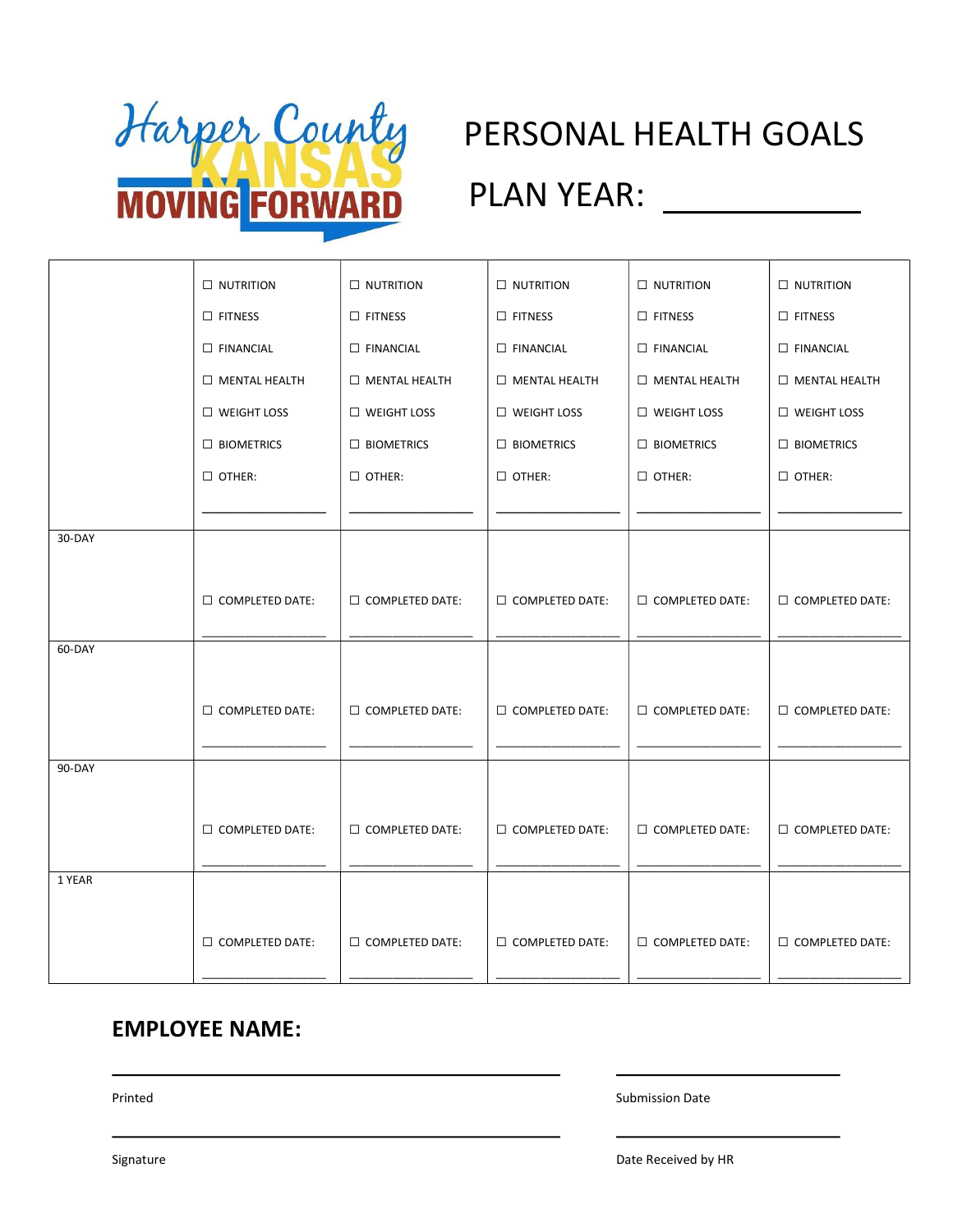

# DAILY ACTIVITY LOG

MONTH: DATE SUBMITTED:

EMPLOYEE:

| WEEK #1                       |  |               |               |                |                  |                 |               |                 |  |
|-------------------------------|--|---------------|---------------|----------------|------------------|-----------------|---------------|-----------------|--|
| <b>WEEK BEGINNING MONDAY:</b> |  |               |               |                |                  |                 |               |                 |  |
|                               |  | <b>SUNDAY</b> | <b>MONDAY</b> | <b>TUESDAY</b> | <b>WEDNESDAY</b> | <b>THURSDAY</b> | <b>FRIDAY</b> | <b>SATURDAY</b> |  |
|                               |  |               |               |                |                  |                 |               |                 |  |
|                               |  |               |               |                |                  |                 |               |                 |  |
| <b>MINUTES:</b>               |  |               |               |                |                  |                 |               |                 |  |
| <b>ACTIVITY:</b>              |  |               |               |                |                  |                 |               |                 |  |

| WEEK #2                       |                                                                                                                             |  |  |  |  |  |  |  |  |
|-------------------------------|-----------------------------------------------------------------------------------------------------------------------------|--|--|--|--|--|--|--|--|
| <b>WEEK BEGINNING MONDAY:</b> |                                                                                                                             |  |  |  |  |  |  |  |  |
|                               | <b>THURSDAY</b><br><b>SUNDAY</b><br><b>MONDAY</b><br><b>WEDNESDAY</b><br><b>SATURDAY</b><br><b>TUESDAY</b><br><b>FRIDAY</b> |  |  |  |  |  |  |  |  |
|                               |                                                                                                                             |  |  |  |  |  |  |  |  |
|                               |                                                                                                                             |  |  |  |  |  |  |  |  |
| <b>MINUTES:</b>               |                                                                                                                             |  |  |  |  |  |  |  |  |
| <b>ACTIVITY:</b>              |                                                                                                                             |  |  |  |  |  |  |  |  |

| WEEK <sub>#3</sub>            |               |               |                |                  |                 |               |                 |  |  |
|-------------------------------|---------------|---------------|----------------|------------------|-----------------|---------------|-----------------|--|--|
| <b>WEEK BEGINNING MONDAY:</b> |               |               |                |                  |                 |               |                 |  |  |
|                               | <b>SUNDAY</b> | <b>MONDAY</b> | <b>TUESDAY</b> | <b>WEDNESDAY</b> | <b>THURSDAY</b> | <b>FRIDAY</b> | <b>SATURDAY</b> |  |  |
|                               |               |               |                |                  |                 |               |                 |  |  |
|                               |               |               |                |                  |                 |               |                 |  |  |
| <b>MINUTES:</b>               |               |               |                |                  |                 |               |                 |  |  |
| <b>ACTIVITY:</b>              |               |               |                |                  |                 |               |                 |  |  |